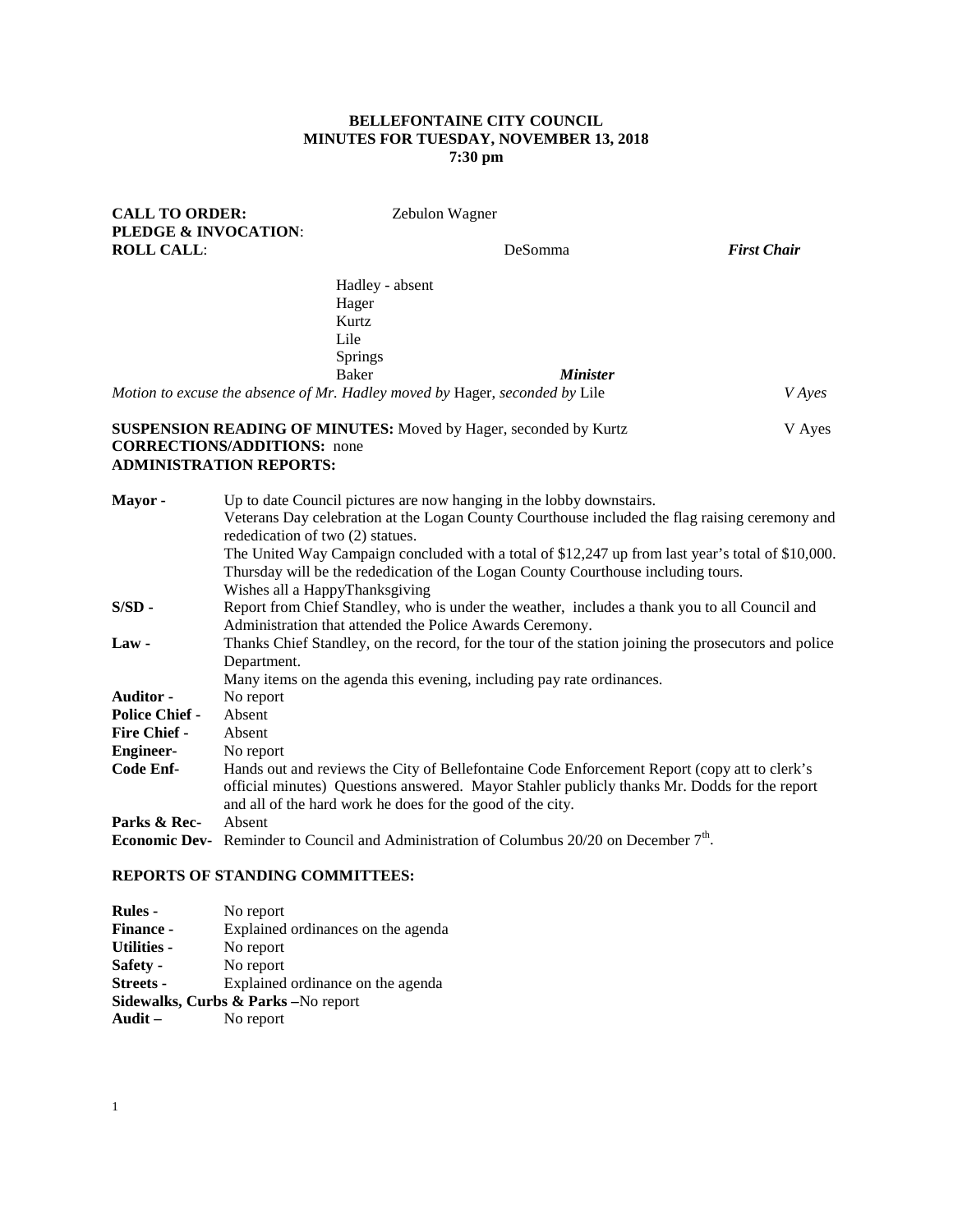#### **COMMUNICATIONS FROM CITIZENS:**

#### **INTRODUCTION OF ORDINANCES:**

#### **1. ORDINANCES FOR 1ST READING**

18-75 A. AN ORDINANCE AUTHORIZING THE PURCHASE OF MISCELLANEOUS SUPPLIES, EQUIPMENT AND SERVICES FOR USE IN 2019, AND DECLARING AN EMERGENCY IN THE CITY OF BELLEFONTAINE. OHIO. IN THE CITY OF BELLEFONTAINE, OHIO. 3RR- Moved by Baker, seconded Springs V Ayes Passage-Adoption-18-76 B. AN ORDINANCE AUTHORIZING THE SERVICE-SAFETY DIRECTOR TO HIRE A PART-TIME UTILITIES SERVICE WORKER AND DECLARING AN EMERGENCY IN THE CITY OF BELLEFONTAINE, OHIO. **FINANCE** 3RR- Moved by Baker, seconded by Springs V Ayes Passage-Adoption-18-77 C. AN ORDINANCE APPROVING, AUTHORIZING AND ADOPTING A CREDIT CARD<br>POLICY FOR THE CITY OF BELLEFONTAINE. OHIO. FINANCE POLICY FOR THE CITY OF BELLEFONTAINE, OHIO. 3RR- Moved by Baker, seconded by Springs V Ayes Passage-Adoption-18-78 D. AN ORDINANCE ESTABLISHING AND PROVIDING FOR COMPENSATION FOR CERTAIN HOURLY EMPLOYEES OF THE CITY OF BELLEFONTAINE, OHIO AND DECLARING AN EMERGENCY IN THE CITY OF BELLEFONTAINE, OHIO.<br>(2019 CLERICAL WORKERS PAY ORDINANCE) FINANCE (2019 CLERICAL WORKERS PAY ORDINANCE) **FINANCE** 3RR- Moved by Baker, seconded by Springs V Ayes Passage-Adoption-18-79 E. AN ORDINANCE ESTABLISHING AND PROVIDING FOR COMPENSATION FOR CERTAIN HOURLY EMPLOYEES OF THE CITY OF BELLEFONTAINE AND DECLARING AN EMERGENCY IN THE CITY OF BELLEFONTAINE, OHIO. (2019 SERVICE WORKERS PAY ORDINANCE) **FINANCE** 3RR- Moved by Baker, seconded by Springs V Ayes Passage-Adoption-18-80 F. AN ORDINANCE ESTABLISHING AND PROVIDING FOR COMPENSATION FOR **CERTAIN** HOURLY EMPLOYEES OF THE CITY OF BELLEFONTAINE AND DECLARING AN EMERGENCY IN THE CITY OF BELLEFONTAINE, OHIO. (2019 SUPERVISORY WAGE ORDINANCE) **FINANCE**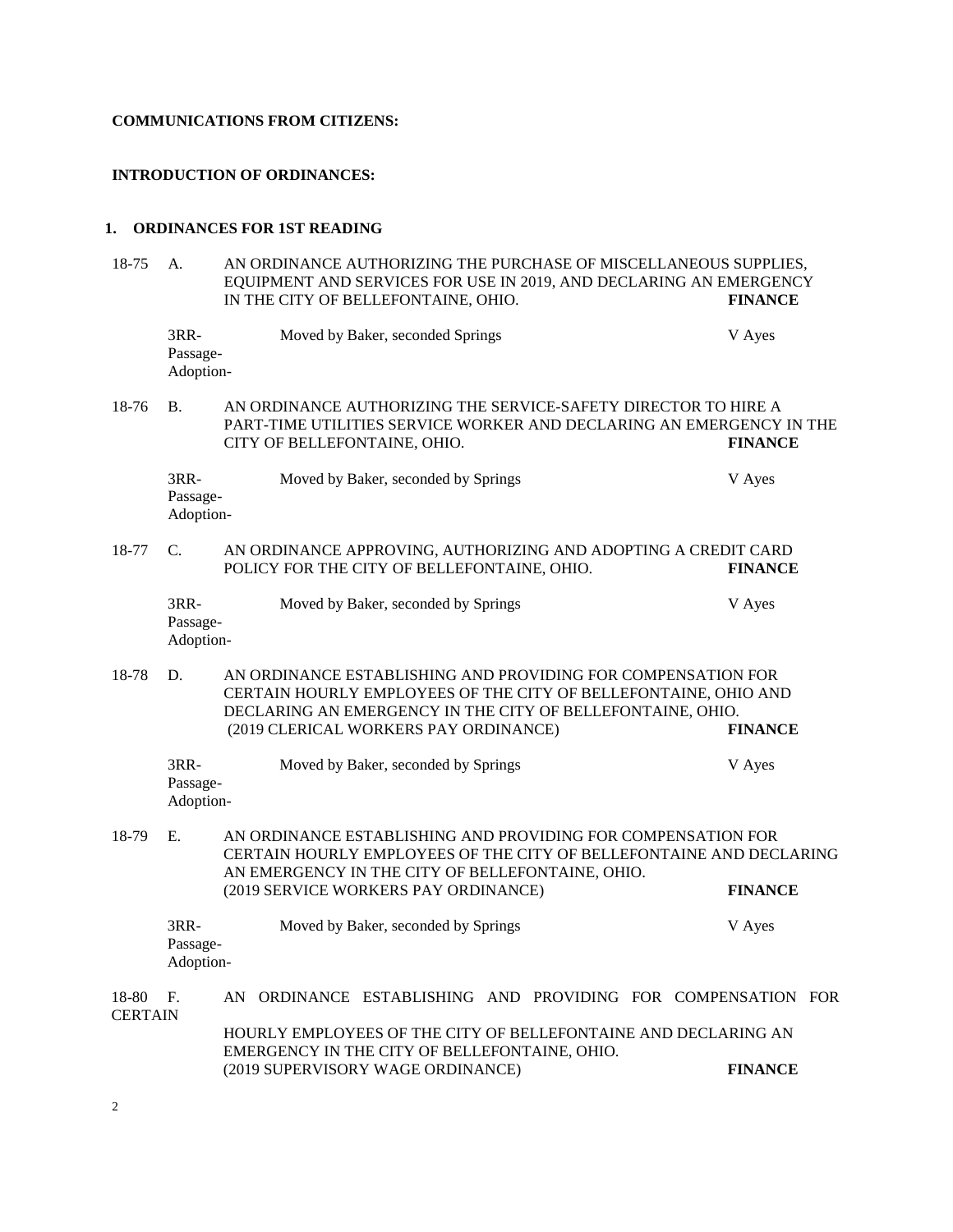|                            | 3RR-<br>Passage-<br>Adoption- |                                                                                                                                                                                                                | Moved by Baker, seconded by Springs                                                                                                                                                     | V Ayes                     |  |  |  |
|----------------------------|-------------------------------|----------------------------------------------------------------------------------------------------------------------------------------------------------------------------------------------------------------|-----------------------------------------------------------------------------------------------------------------------------------------------------------------------------------------|----------------------------|--|--|--|
| 18-81<br><b>CITY</b>       | G.                            | AN ORDINANCE MAKING TEMPORARY APPROPRIATIONS FOR CURRENT EXPENSES<br>AND OTHER EXPENDITURES DURING THE FISCAL YEAR BEGINNING JANUARY 1,<br>2019 AND ENDING DECEMBER 31, 2019 AND DECLARING AN EMERGENCY IN THE |                                                                                                                                                                                         |                            |  |  |  |
|                            |                               |                                                                                                                                                                                                                | OF BELLEFONTAINE, OHIO.                                                                                                                                                                 | <b>FINANCE</b>             |  |  |  |
|                            | 3RR-<br>Passage-<br>Adoption- |                                                                                                                                                                                                                | Moved by Baker, seconded by Springs                                                                                                                                                     | V Ayes                     |  |  |  |
| 18-82                      | H.                            |                                                                                                                                                                                                                | AN ORDINANCE ESTABLISHING AND PROVIDING FOR COMPENSATION FOR THE<br>BELLEFONTAINE MUNICIPAL COURT PROSECUTOR FOR 2019 AND DECLARING AN<br>EMERGENCY IN THE CITY OF BELLEFONTAINE, OHIO. | <b>FINANCE</b>             |  |  |  |
|                            | 3RR-<br>Passage-<br>Adoption- |                                                                                                                                                                                                                | Moved by Baker, seconded by Springs                                                                                                                                                     | V Ayes                     |  |  |  |
| 18-83<br><b>ASSISTANCE</b> | I.                            | AN                                                                                                                                                                                                             | SETTING COMPENSATION AND HOURS FOR THE<br><b>ORDINANCE</b>                                                                                                                              | <b>VICTIM</b>              |  |  |  |
|                            |                               |                                                                                                                                                                                                                | PERSONNEL POSITION WITHIN THE BELLEFONTAINE MUNICIPAL PROSECUTOR'S<br>OFFICE AND DECLARING AN EMERGENCY IN THE CITY OF BELLEFONTAINE, OHIO.                                             | <b>FINANCE</b>             |  |  |  |
|                            | 3RR-<br>Passage-<br>Adoption- |                                                                                                                                                                                                                | Moved by Baker, seconded by Springs                                                                                                                                                     | V Ayes                     |  |  |  |
| 18-84                      | $J_{-}$                       | AN ORDINANCE ESTABLISHING AND PROVIDING FOR COMPENSATION FOR THE<br>BELLEFONTAINE MUNICIPAL COURT PROSECUTOR'S SECRETARY/PARALEGAL                                                                             |                                                                                                                                                                                         |                            |  |  |  |
| <b>AND</b><br><b>THE</b>   |                               |                                                                                                                                                                                                                | VICTIM WITNESS COORDINATOR FOR 2019 AND DECLARING AN EMERGENCY IN                                                                                                                       |                            |  |  |  |
|                            |                               |                                                                                                                                                                                                                | CITY OF BELLEFONTAINE, OHIO.                                                                                                                                                            | <b>FINANCE</b>             |  |  |  |
|                            | 3RR-<br>Passage-<br>Adoption- |                                                                                                                                                                                                                | Moved by Baker, seconded by Springs                                                                                                                                                     | V Ayes                     |  |  |  |
| 18-85                      | K.                            | AN ORDINANCE AUTHORIZING THE HIRING OF A SECRETARY/PARALEGAL AND<br>VICTIM WITNESS COORDINATOR FOR CROSS-TRAINING PURPOSES AT THE                                                                              |                                                                                                                                                                                         |                            |  |  |  |
| <b>MUNICIPAL</b>           |                               |                                                                                                                                                                                                                | COURT PROSECUTOR'S OFFICE AND DECLARING AN EMERGENCY IN THE CITY OF<br>BELLEFONTAINE, OHIO.                                                                                             | <b>FINANCE</b>             |  |  |  |
|                            | 3RR-<br>Passage-<br>Adoption- |                                                                                                                                                                                                                | Moved by Baker, seconded by Springs<br>Moved by Baker, seconded by Springs<br>Moved by Baker, seconded by Springs                                                                       | V Ayes<br>V Ayes<br>V Ayes |  |  |  |